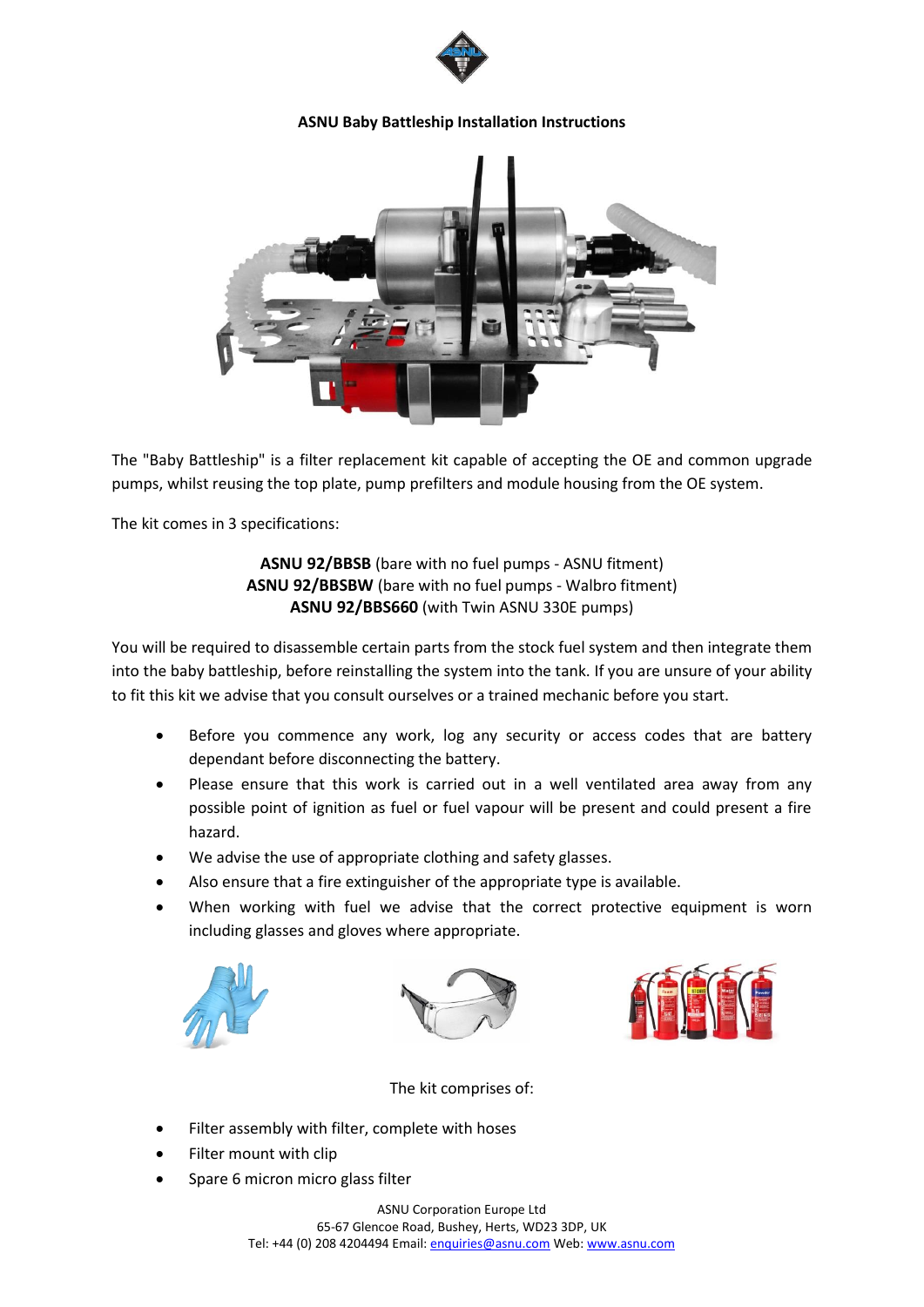

- Stainless steel fuel module lid complete with QC scavenge connectors
- Pump mounts
- Pre Filter retaining plate
- Appropriate mounting bolts for the above parts
- Zip ties
- Hose clamps

### **Section 1: System removal**

Depending on the kit ordered, the system will be built up to different levels when it is received. However for clarity, the following instructions are for a bare "Baby Battleship" as this will cover all other assemblies.

- 1. Prepare car by running it until the fuel warning lamp is illuminated leaving only 15 / 20 litres of fuel in the tank
- 2. Open vehicle windows fully to allow fumes to vent
- 3. Disconnect vehicle battery and remove any sources of ignition from the work area
- 4. Remove rear seat squab in line with Nissan workshop manual
- 5. Remove tank cover plate from floor plan
- 6. Disconnect fuel module electrical harnesses
- 7. Remove OE fuel module in line with Nissan workshop manual
- 8. Refit tank cover plate temporarily to prevent excess fuel vapour entering the car whilst the fuel system is being prepared.

You now have a fuel module out of the tank - we would advise that this is drained of any residual fuel, and if possible left in a well ventilated area for 30 to 60 minutes before work is commenced to minimise the contact with liquid fuel.



# **Section 2: Module Disassembly**

- 1. Unclip and unfasten from its port the blue siphon jet feed located at the nose of the surge tank.
- 2. Using a pair of pliers and a screw driver, release the fuel return pipe and the siphon jet flow regulator from the lid of the surge tank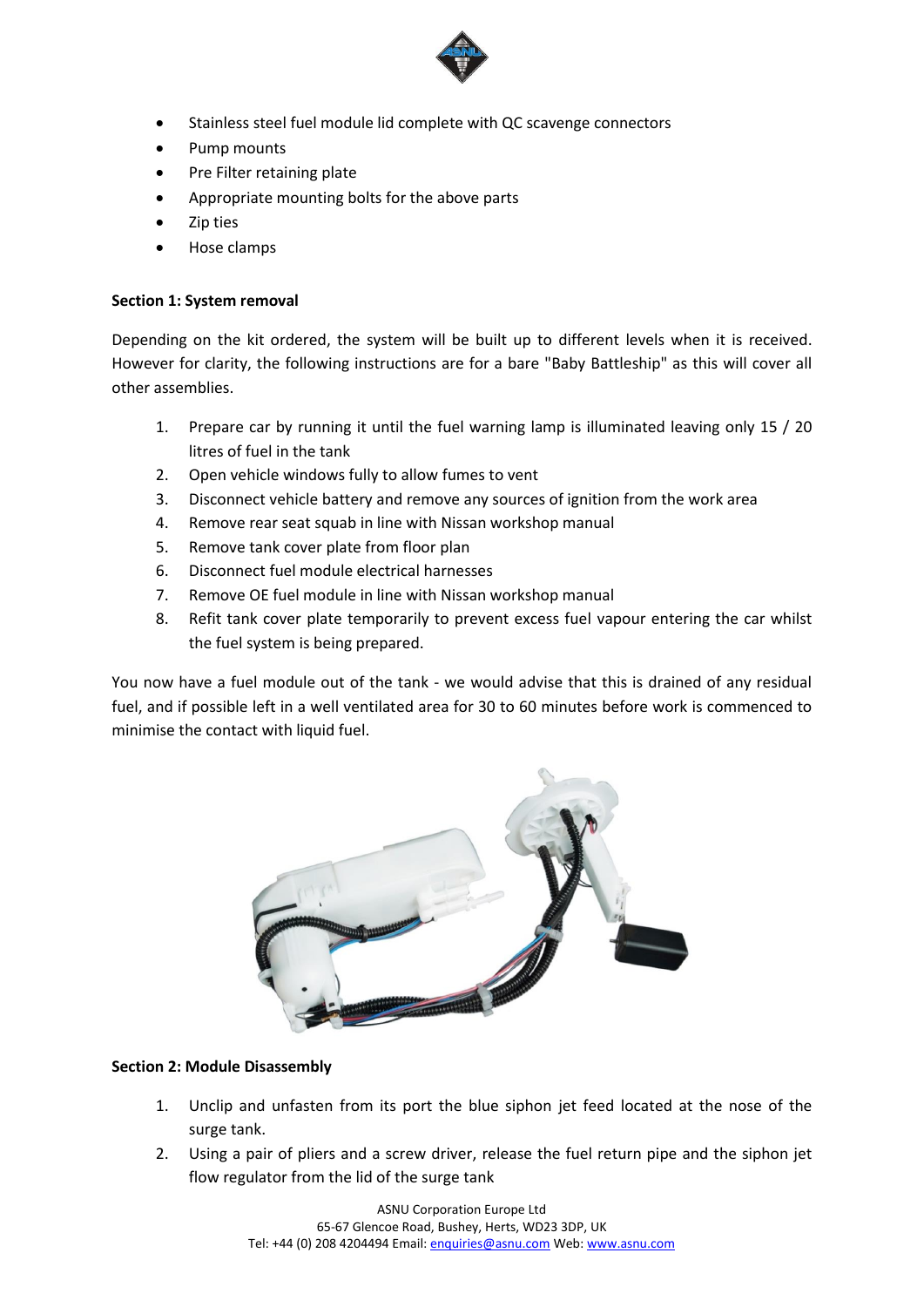

- 3. Remove the fuel feed hose from the tank top plate by cutting along the axis of the pipe carefully with a scalpel or similar (several light cuts in the same place are more effective than one heavy cut). Take care not to damage the spigot underneath, as the top plate is required in the new system
- 4. Unclip the fuel temp sensor from the clip in the fuel filter (if fitted)
- 5. The surge tank can now be disassembled. Around the side of the surge tank are 4 locking tags. Starting at the front of the tank unclip with a small flat blade screw driver each of the lock tab in turn. It may be nessecery to wedge the lock tab up to prevent it relocking when you move onto the next tab. We advise the use of a wooden coffee stirrer cut into short lengths for this.
- 6. Separate the fuel filter and pump baskets from the surge tank.
- 7. Undo the fuel pump connectors from the top of the pumps
- 8. Remove the pre-filter socks from the basket releasing the pumps. If the filters are dirty, these need to be cleaned by blowing clean with compressed air from the inside out
- 9. Disconnect earth tag from the fuel module and zip tie to the pump loom out of the way.
- 10. Take pre-filter socks. Block the outlet port and wash the outside clean in soap and water. Remove the plug and wash the filters clean from the inside out by allowing water to flow into the outlet port to the pump, if possible also blow clean with compressed air in the same way. Leave to dry. The pre-filters should be inspected/washed out whenever the main filter is changed.

## **Section 3: Reassembly of Fuel Module and top plate**

- 1. Remove the pair of short hoses from the filter
- 2. Inset hose ends ( without screw connectors ) into a cup of boiling water and leave to soften for 5 min - it may need to be stretched slightly this can be performed by inserting a pair of long nose pliers and gently opening them using them to stretch the hose
- 3. Fit hose clips over end of hose
- 4. Fit hose to the pump outlet until hose is flush with the main body of the pump
- 5. Crimp hose clip in place over the pump outlet Repeat for the second pump



6. Fit zip tie to the pre-filter plate, and pass round the central retaining bolt on the front pump mount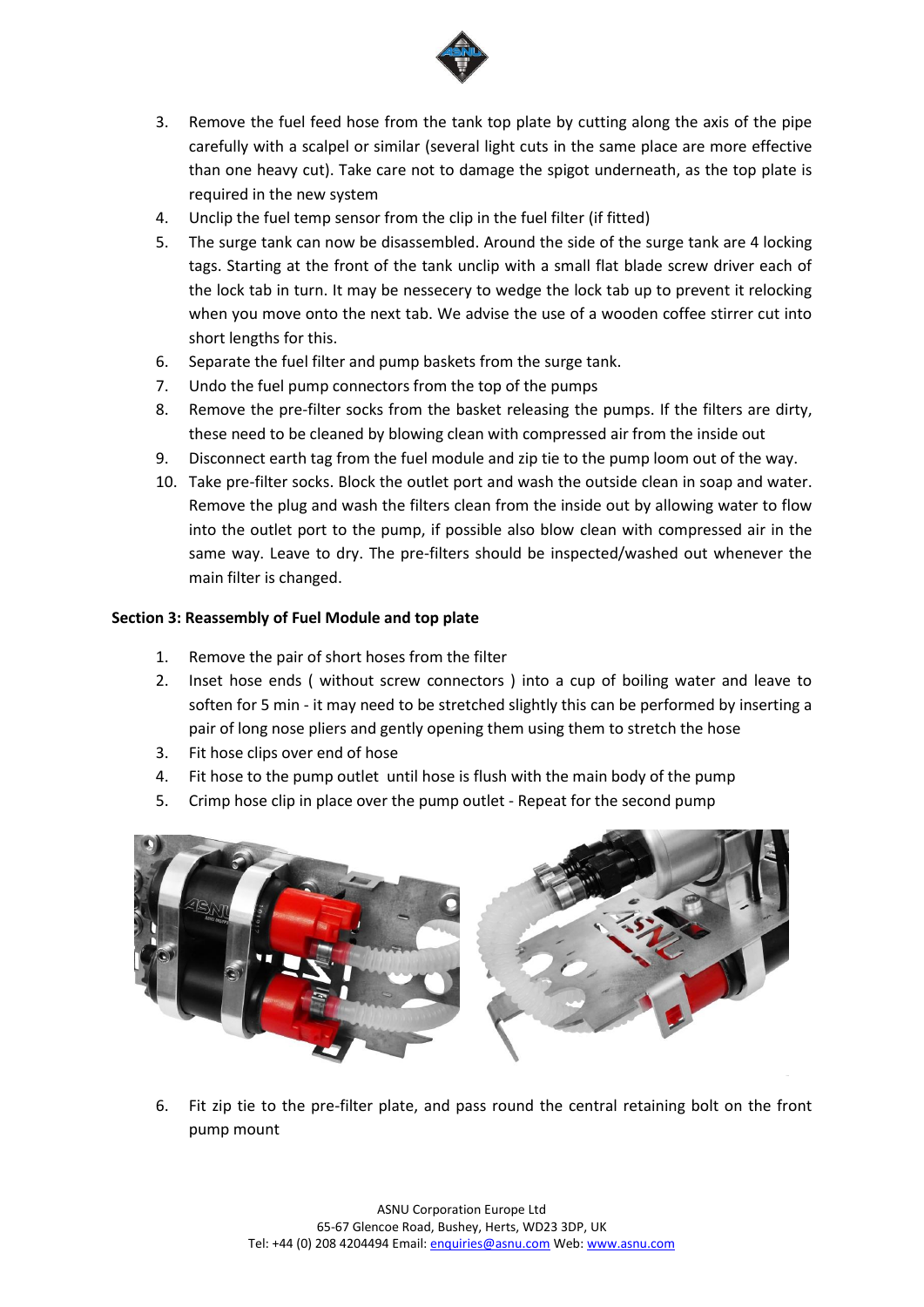

### 7. PUMPS

## 7. A - **Stock Denso 265 series or ASNU FP330E fitment**

Fit the pumps into the 39mm internal diameter pump mounts and loop the hoses round to the filter assembly. Loosely screw the hoses back onto the filter and then tighten the pump mounting frame bolts aligning as shown above ensuring the pipe runs are not kinked and are as shown.

### 7. B - **Walbro 450 or Walbro 485 series**

Fit the pumps into the 41mm internal diameter pump mounts. The pump heads must sit offset from each other as shown below. **Only one pump will engage in both mounts.**



The pump below the scavenge fitting must sit forward of the other unit. Loop the hoses round to the filter assembly. Loosely screw the hoses back onto the filter and then tighten the pump mounting frame bolts aligning as shown above ensuring the pipe runs are not kinked and are as shown. The wiring for the Walbro pumps uses a different connector to stock - adaptor kits are available from Walbro that contain the mating connector. Trim the OE plug away and fit connector to OE loom; ensuring the correct polarity. The Walbro pumps will slightly bow the original fuel module sides but this does not affect operation of the kit. Some small amount of alignment may be required to get the filters and hoses to fit into the surge tank so trial fit before pushing the module top plate fully home.



8. Refit the pre-filter sock to the pump - Install the pre-filter retaining plate to both pre filters and push home over the nose of the pump. There should be a small gap between the pump mount and the retaining clips on the pre-filter of 1-2mm. Tighten the zip tie on the plate evenly, A small wiggle on the zip tie may be required to even the tension on the plate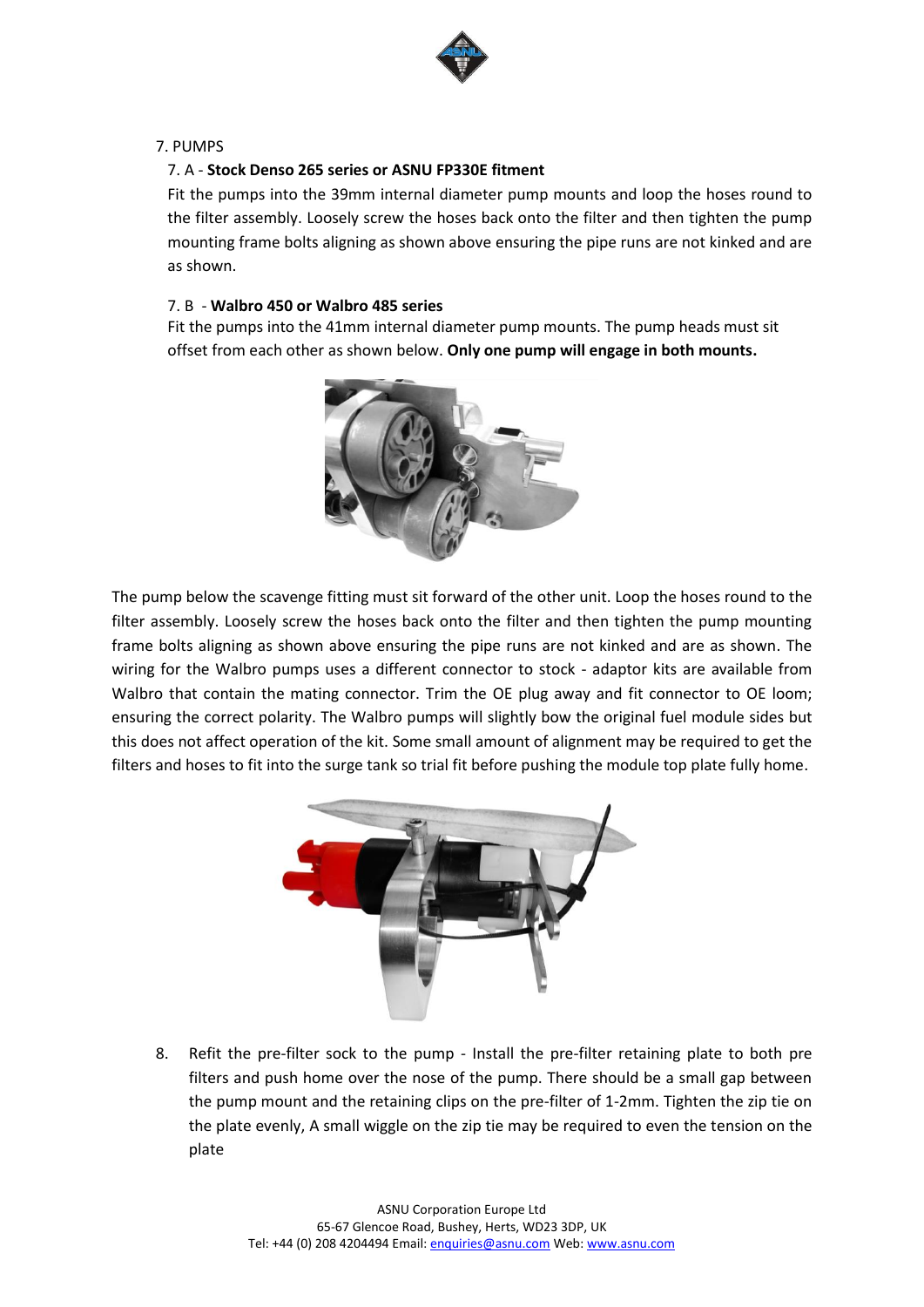



- 9. The retainer plate is not designed for use with Walbro pumps
- 10. To use the OE pre-filter on the Walbro series pumps, the filter needs to be trimmed (removing at least 2 of the side location clips.) In this case the pre-filter will need to be wired or zip tied in place - for this purpose there is a small cut out on the outside of the pump mount to allow wire or zip tie to be passed through.
- 11. If you are having problems with fitting the pumps check the pump is the correct size for the mount, as the 660 kit has a 39mm diameter.
- 12. Connect the fuel pump electrical plugs to the fuel pumps
- 13. Clip down the top plate and ensure the locking tabs are fully home
- 14. Zip tie the fuel pump cables loosely to the fuel pipes where they pass through the metal top plate, taking care not to kink the fuel hoses
- 15. Remove the long hose on the filter assembly



- 16. Insert hose end (without screw connector) into a cup of boiling water and leave to soften for 5 minutes
- 17. Fit hose clip over end of hose
- 18. Fit to underside of tank top plate fuel feed fitting spigot. The hose may need to be stretched slightly which can be performed by inserting a pair of long nose pliers and gently opening them to stretch the hose. DO NOT install hose clip at this point
- 19. Refit fuel return line and priority valve to the module and re-attach the blue siphon jet fitting
- 20. Fit the anti static ground to the top deck by pushing the original fitting removed from the top of the filter module into one of the two round holes to the rear of the filter. The anti static ground looks similar to the fuel temp sensor but has a single brown wire instead of the twin black wires of the temp sensor.

#### **Section 4: System installation**

1. Loosen the pump to filter feed hose fittings and unscrew from filter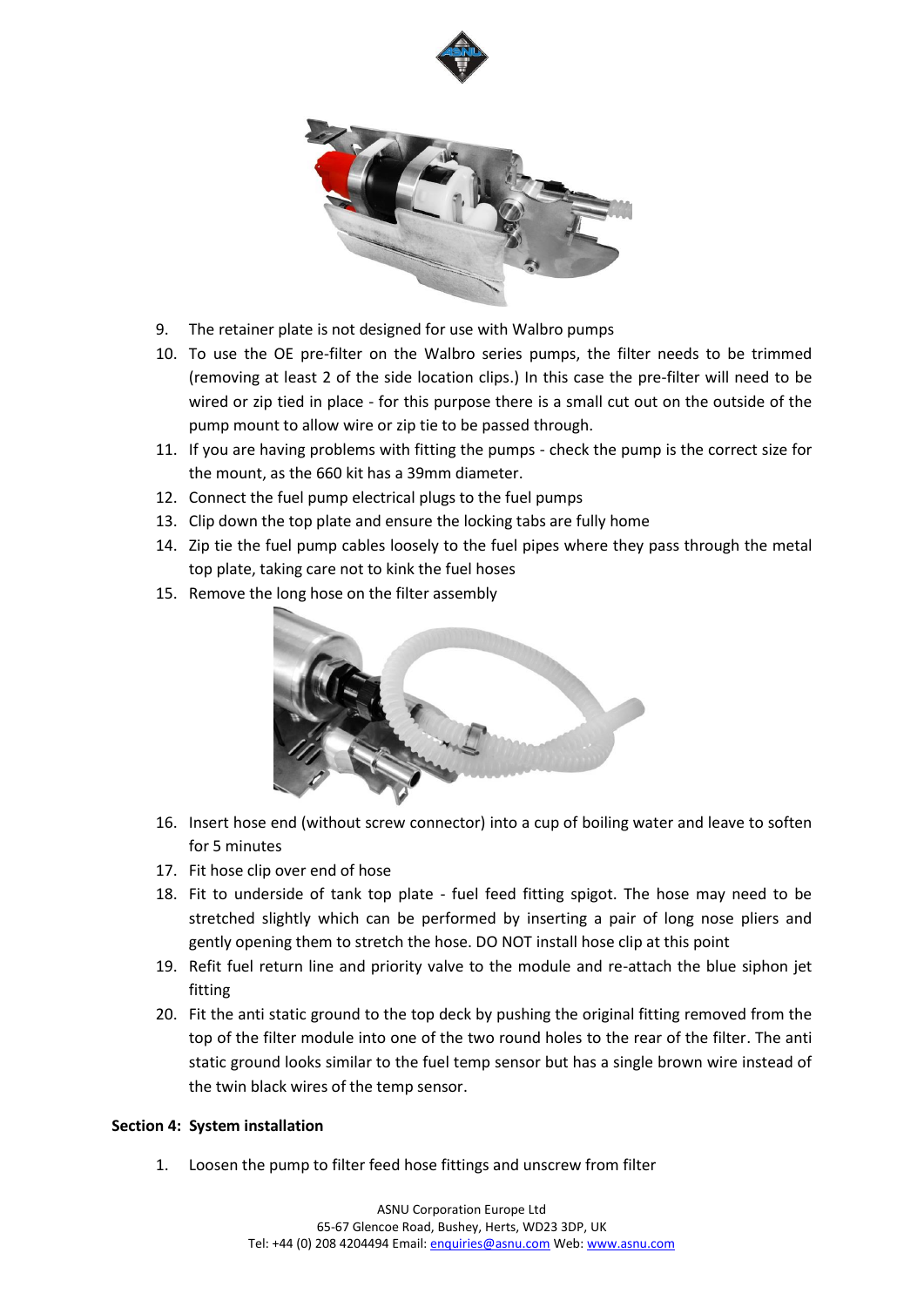

- 2. Mark filter in the filter mount to allow re-alignment in the same position with the twin inlet ports horizontal / parallel to the top of the module
- 3. Remover filter from filter mount by undoing the Jubilee clip
- 4. Remove filter mount from top plate keep mounting screws in the same location as they are different lengths. Long screw is on the outside, short screw is in the middle next to the fuel return pipe. Installing the screws the wrong way round may damage the pumps
- 5. Install fuel module (minus filter and filter mount) into the tank
- 6. Locate fuel module into the retaining clip on the tank base but do not slide fully forward to the lock position
- 7. Refit the filter mount
- 8. Refit the QC scavenge fittings to the module nose
- 9. Place the filter into the tank and align so that the twin outlets are horizontal
- 10. Refit Jubilee clip and tighten on the filter
- 11. Attach the feed fittings from the pumps to the filter and tighten.
- 12. Refit the fuel temperature sensor into the clip in the surge tank
- 13. Clip the wiring loom back onto the fuel feed and return lines line, to prevent it becoming tangled with the fuel level sensor
- 14. Slide the surge tank forwards until the locking tab is released and then pull back to lock in place
- 15. Rotate the tank top plate whilst holding the feed hose until the hose is free from stress and lies correctly in-line with the fuel pump module as per the original system
- 16. Install the hose over the barbed spigot on the top plate and crimp the fuel line in place now that the alignment is correct

# **From this point forward, please refit and reconnect as per the OE manual instructions**

Once complete, cycle the ignition several times to bleed air from the system or use the pump diagnostic software in ECUtek to check operation of the pumps.

#### **Filter life**

For kits using the standard OE pumps, the filter should be inspected for debris build up every 12 months, and changed every 3 years or 30,000 miles.

For kits using the ASNU 330E pumps or similar uprated units, the filter should be inspected for debris build up every 12 months, and changed every 2 years or 20,000 miles due to the significantly increased flow of the uprated pumps.

If used in competitive events or with race or mixed fuels, the element should be inspected every 4- 6 months and changed as required.

## **Removal of the filter for maintenance**

- 1. Remove top plate in accordance with OE instructions and safety precautions stated earlier in the instructions
- 2. Undo the rear facing -6 AN fittings with the hoses attached from the filter
- 3. Loosen the retaining band clamp and withdraw over the end of the filter. Leave the clip in situ over the end of the -6 fittings so it can easily be located for re-fitment later.